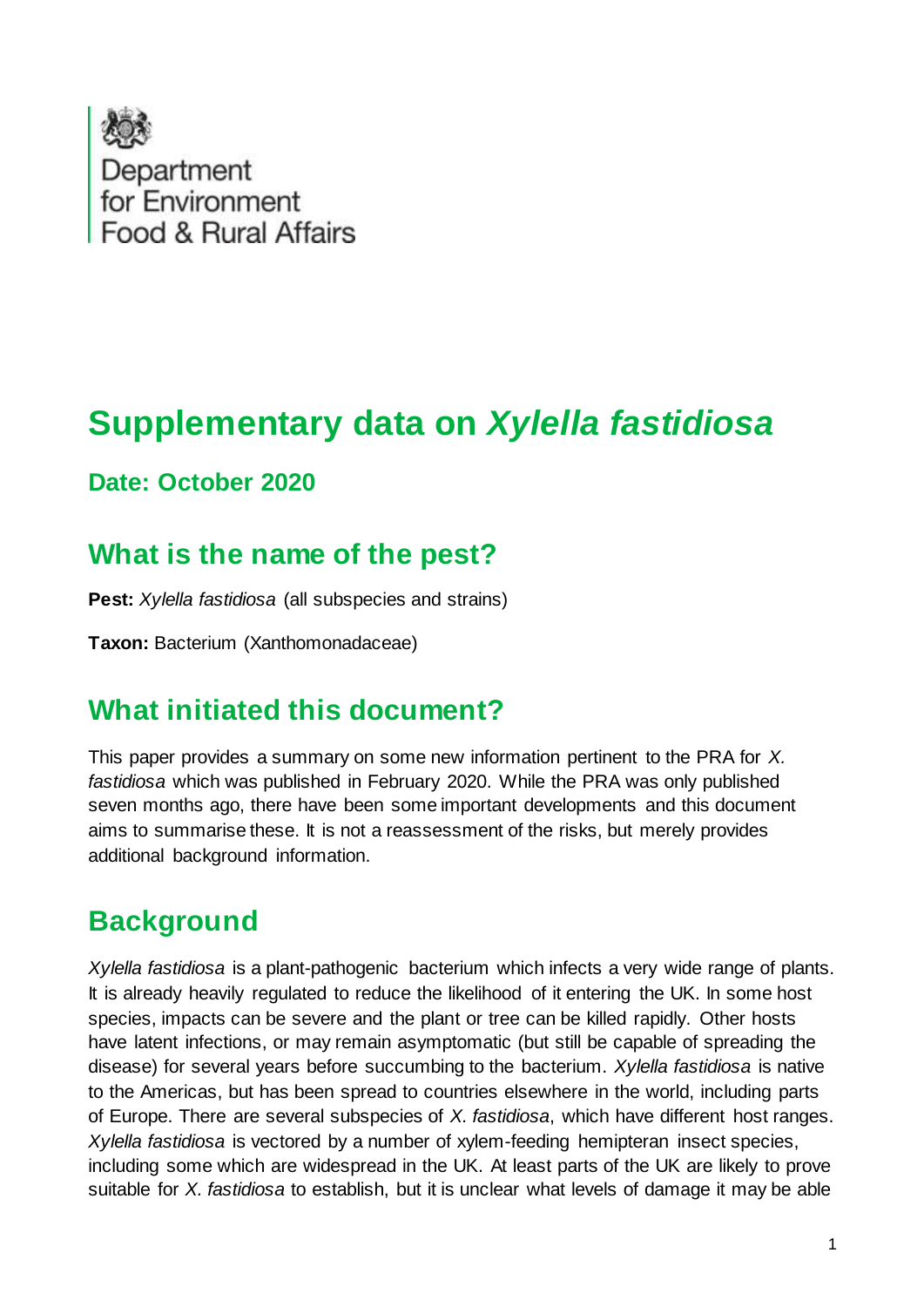to cause to plants in the UK. If an outbreak were to occur in the UK, the greatest impacts are expected to be social. Leaf scorches and other symptoms could be visible on amenity trees causing public concern, impacts on horticultural businesses could be severe, and this is already a high-profile pest in the media. Other impacts could occur due to the response required to keep the UK free of *X. fastidiosa*, reputational damage to the UK, and potential restrictions on exports if eradication were to be unsuccessful. However, substantial uncertainties remain about many key aspects of *X. fastidiosa* which means many of the assessments made in the UK 2020 PRA were subject to low levels of confidence.

## **Legislation**

The legislation used for the 2020 UK PRA was based on the legislation as at December 2019, namely Commission Implementing Decision (EU) 2015/789/EU, as amended. This legislation is no longer in force. The legislation which now applies (since August 2020) is Commission Implementing Regulation 2020/1201.

For comprehensive comparison of the new measures against the old, both sets of the original legislation should be consulted via a search on [https://eur-lex.europa.eu.](https://eur-lex.europa.eu/) Several changes are noted in the bullet points below but this is by no means a complete list of the alterations. Additionally, each bullet point summarises the original text, so many nuances will be lost.

#### **Movement of plants – overview of selected changes**

- Movement out of a demarcated area within the EU: previously a requirement for plants grown under physical protection from *X. fastidiosa* and its vectors; now there are requirements for treatments against the vectors, and that the vectors are not found on the site, but the requirement for physical protection has been removed.
- Movement within the EU of plants which have never been grown in a demarcated area: the additional requirement for the first movement of each lot of *Polygala myrtifolia* out of its production site to confirm absence of *X. fastidiosa* is no longer present.
- Movement within the EU of specified plants within infected zones and between infected zones and buffer zones: these are now less stringent than the requirements for their movement out of the demarcated areas.
- Movement into the EU from countries where *X. fastidiosa* is not present (updated to "known not to be present"): additional testing requirements for each lot of *P. myrtifolia* is no longer required.

#### **Eradication or containment measures – overview of selected changes**

- Reduction in size of the buffer zones for eradication: was 5 km, now 2.5 km.
- Reduction in size of the buffer zones for containment: was 10 km, now 5 km.
- Reduction in size of the infected zone: was 100 m, now 50 m.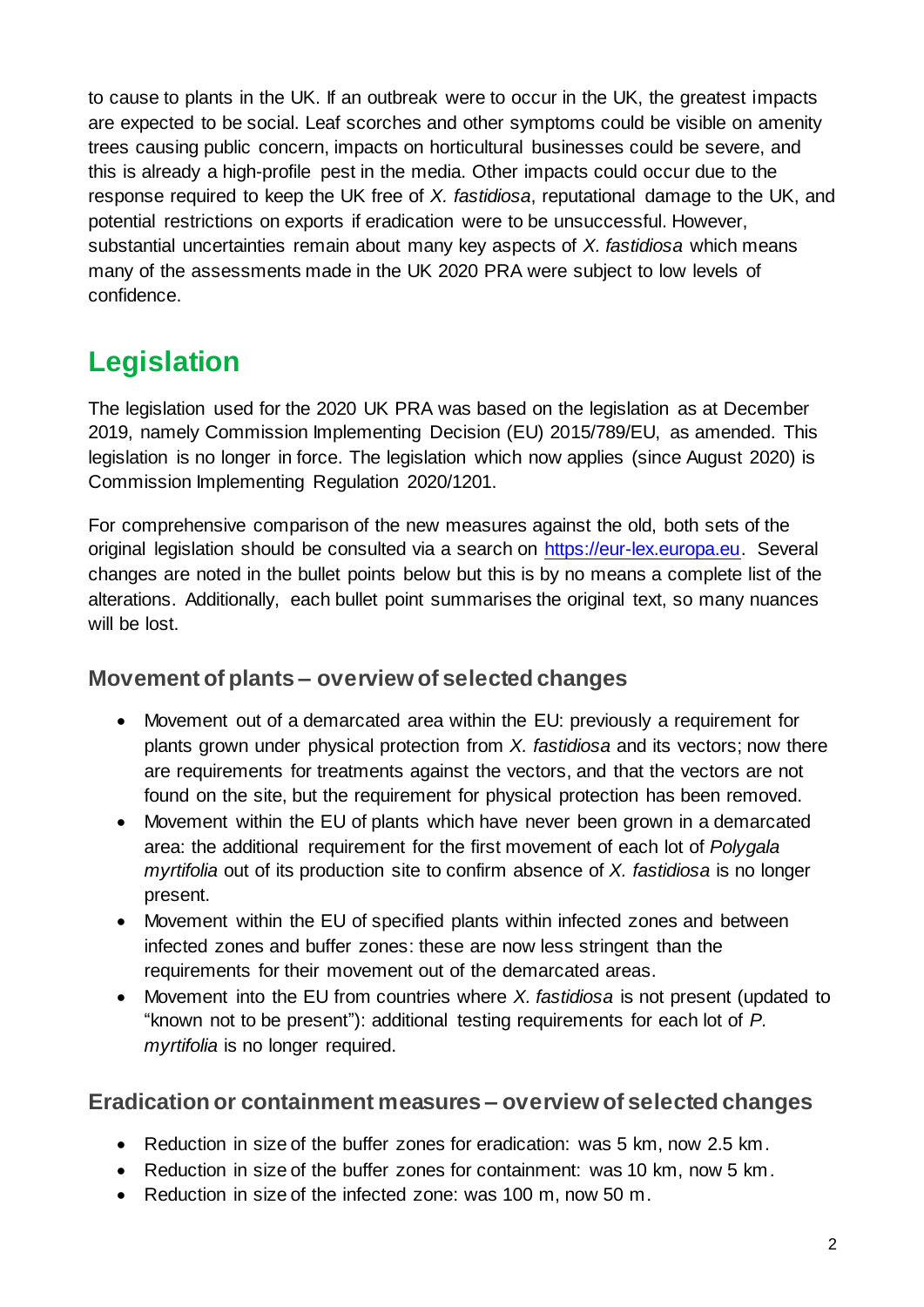- The requirement for removal of all hosts in the infected zone is no longer present. Now, all plants must be removed from the infected zone which meet any of the following criteria: known to be infected, showing symptoms or which are suspected to be infected, of same species as the infected plant, other species of plant which have been found to be infected in the demarcated area.
- Increased survey requirements within the EU (applies from 1 Jan 2023).
- Greater focus on vector control.

## **What is the pest's current geographical distribution?**

The UK 2020 PRA should be consulted for details about the full distribution, though the summary map is copied here for ease of reference (Fig. 1). The specific distribution information provided here is merely new information (up to the end of October 2020) which is not included in the 2020 UK PRA.



**Figure 1.** Global known distribution of *Xylella fastidiosa* as of autumn 2019. Sources: EFSA, 2018 and EPPO GD, 2019.

#### **2020 new information: France**

*Xylella fastidiosa* subsp. *multiplex* was found in a new region of France, in Occitanie in species of *Lavandula* (lavenders) and *Phlomis fruticosa* (Jerusalem sage). The outbreak is under eradication. The origin of the outbreak is not known, but *X. fastidiosa* was not detected in any of the samples taken from the wider environment. Follow-up surveys detected infections in an additional host: *Perovskia abrotanoides* (Russian sage). A *Lavandula* x *intermedia* plant in a plot adjacent to the affected premises has also tested positive (EUROPHYT outbreaks database, data extracted Oct 2020, unpublished information).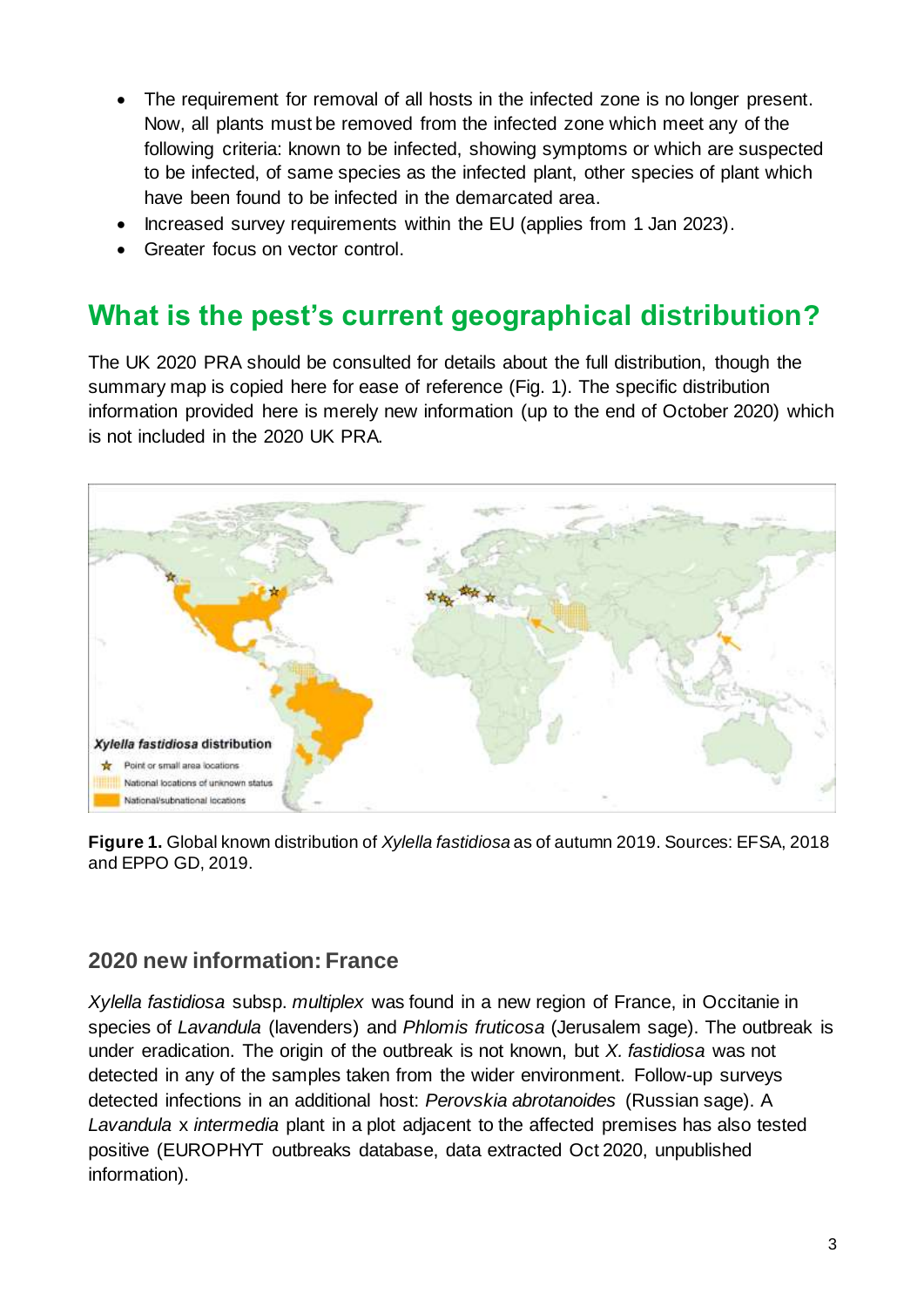#### **2020 new information: Italy**

*Xylella fastidiosa* subsp. *pauca* was found on *Olea* trees in the buffer zone in Apulia in October 2020. This finding is being regarded as a new outbreak, with the objective of eradication, rather than as an extension of the existing outbreak in the region. (EUROPHYT outbreaks database, data extracted Oct 2020, unpublished information).

### **What pathways provide opportunities for the pest to enter the UK and transfer to a suitable host?**

- The 2020 UK PRA identified the riskiest pathway as plants for planting, which were assessed as moderately likely with medium confidence as it was considered unclear how effective the legislation was at reducing the chances of entry. Long latent periods in some hosts (EFSA, 2019) and asymptomatic hosts means plants could be moved before symptoms were apparent. Additionally, infections can be localised, and if the wrong part of the plant is sampled for testing, an infected plant may give a negative result.
- The movement of infectious vectors was also considered in the 2020 UK PRA: entry with adult infectious vectors was considered unlikely, and entry with infectious immature vectors was considered very unlikely. Both judgements were made with low confidence as a lot of assumptions were made in the assessments.

In summer 2020, Spain detected *X. fastidiosa* in a consignment of plants originating from the USA in the port of Castellón<sup>1</sup>, indicating that despite controls on movement of planting material, in this case from outside the EU, the pest is still able to move in trade.

## **Pest biology and/or lifecycle**

-

No new information pertinent to the UK assessment of risk has been found since the publication of the UK PRA (2020).

<sup>1</sup> [https://www.freshplaza.com/article/9232656/spanish-authorities-detect-a-batch-of-plant-material-infected](https://www.freshplaza.com/article/9232656/spanish-authorities-detect-a-batch-of-plant-material-infected-with-xylella-in-the-port-of-castellon/)[with-xylella-in-the-port-of-castellon/](https://www.freshplaza.com/article/9232656/spanish-authorities-detect-a-batch-of-plant-material-infected-with-xylella-in-the-port-of-castellon/) (last accessed 29 Oct 2020)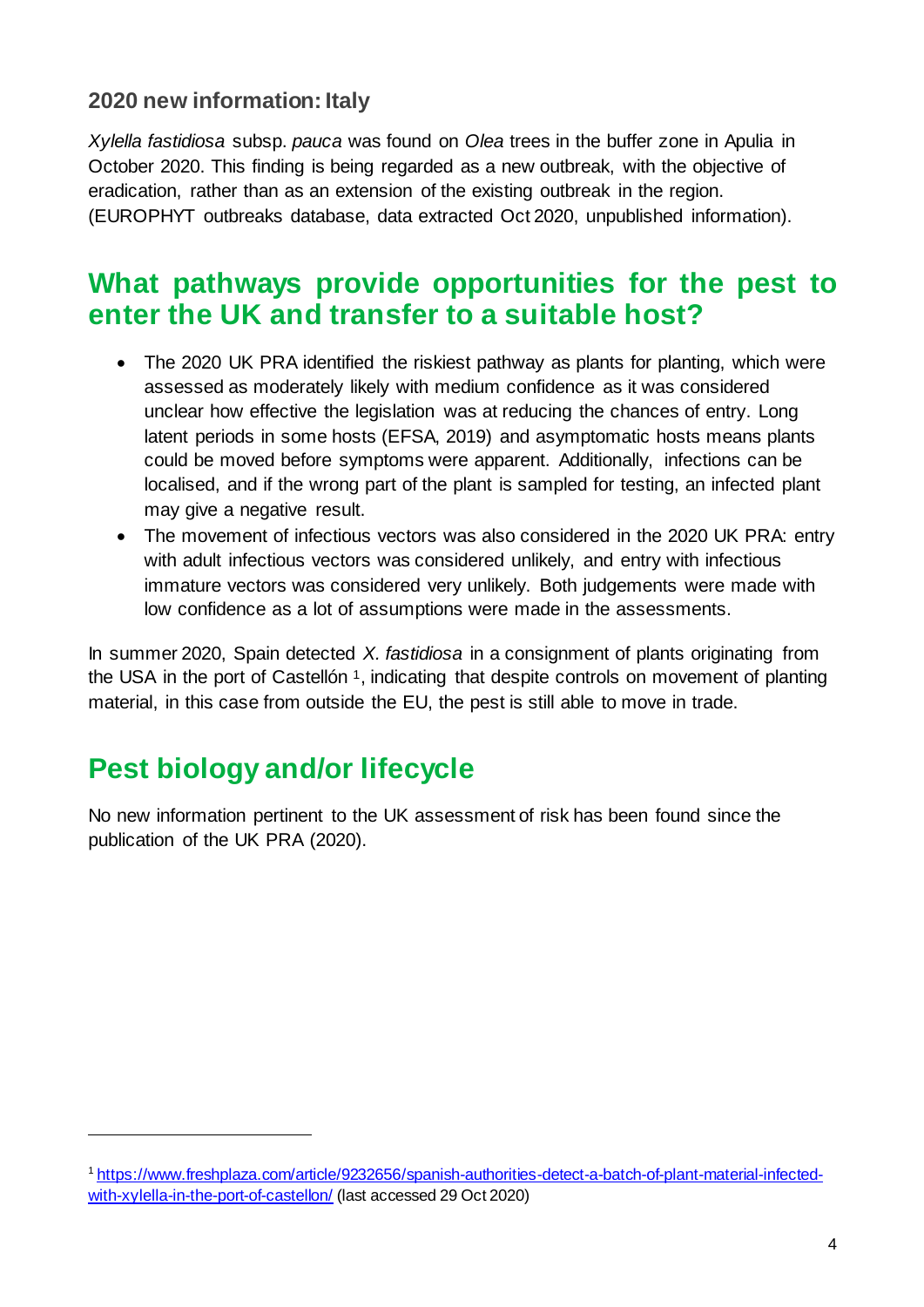# **Pest Risk Management**

## **What are the risk management options?**

The movement of infected planting material has been assessed as the greatest risk.

The current legislation has many requirements on planting material which are quite complex and which differ according to combinations of: host species, the conditions under which the plant has been grown, whether the origin is in the EU or otherwise, and pest status of the country of origin.

It may be beneficial to clarify the very complex regulations by structuring the regulations by host. Some plant species are considered higher risk in the existing legislation as they have been infected by more than one subspecies of *X. fastidiosa* and have been infected in more than one geographical location. Additionally some hosts have the potential for long latent periods before symptoms are visible (EFSA, 2019). Therefore, initial high level organisation of measures by host may provide some clarity while allowing for measures tailored against the differences posed by hosts with long latent periods, hosts considered high risk, and other host species.

## **References**

- EFSA Panel on Plant Health. 2018. Scientific Opinion on the updated pest categorisation of *Xylella fastidiosa*. EFSA Journal 16(7): 5357. 61 pp.
- EFSA Panel on Plant Health (PLH). 2019. Update of the Scientific Opinion on the risks to plant health posed by *Xylella fastidiosa* in the EU territory. EFSA Journal, 17(5), 5665, 200 pp.
- EPPO GD. 2019. EPPO Global Database. Available online [https://gd.eppo.int](https://gd.eppo.int/) (accessed June 2019)
- UK PRA for *Xylella fastidiosa.* February 2020. Available at <https://secure.fera.defra.gov.uk/phiw/riskRegister/downloadExternalPra.cfm?id=4305> (accessed 29 October 2020).

## **Name of Pest Risk Analysts:**

Anastasia Korycinska